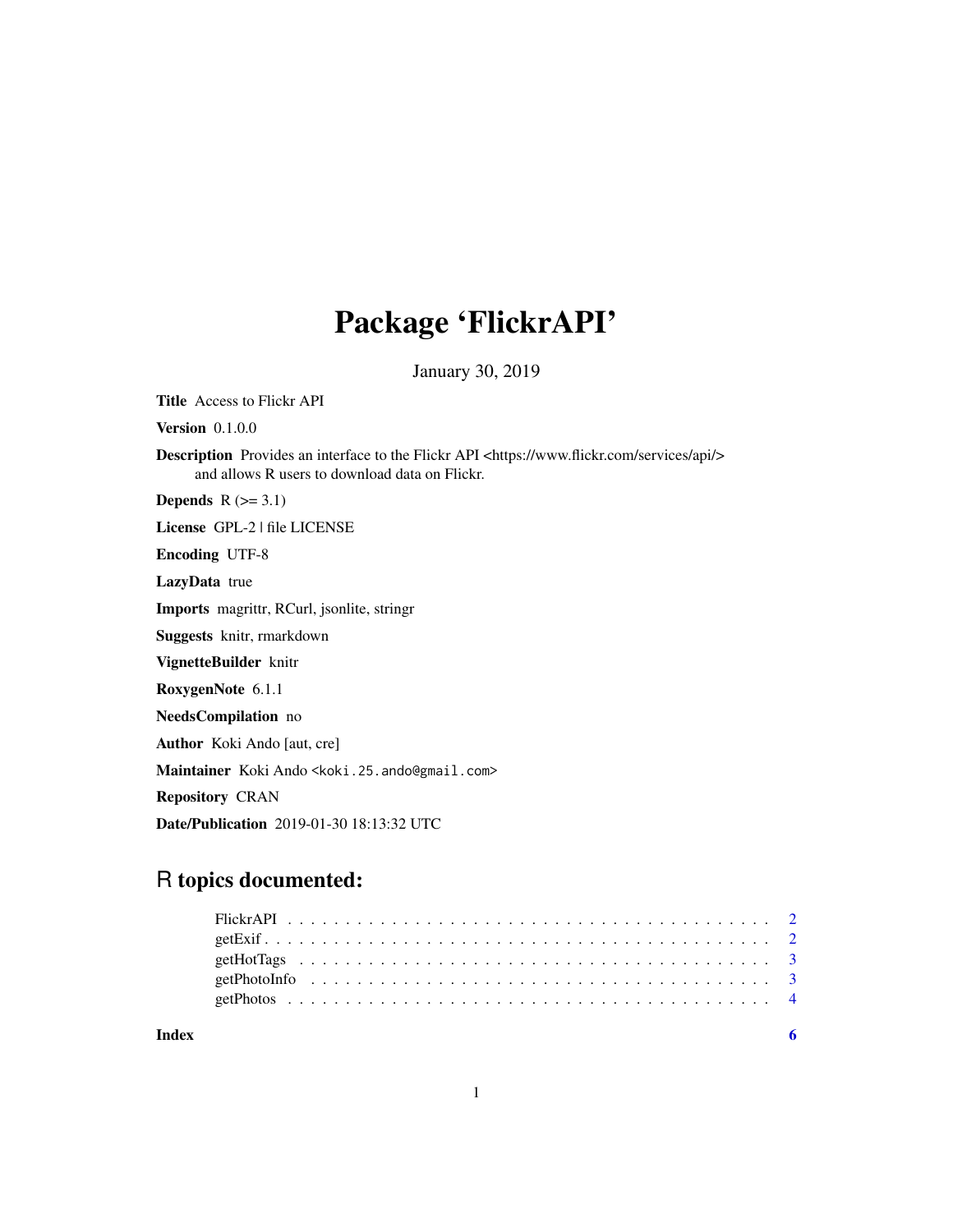<span id="page-1-0"></span>

#### Description

An R package that provides an interface to the Flickr API <https://www.flickr.com/services/api/>, which allows R users to download publicly available data on Flickr feed such as location, exif, list of photos posted by specific user.

#### Author(s)

Koki Ando <koki.25.ando@gmail.com>

#### See Also

<https://www.flickr.com/services/api/>

getExif *Returns a data of EXIF data for a given photo.*

#### Description

Return a data of EXIS data for a given photo. The calling user must have permission to view the photo.

#### Usage

getExif(api\_key, photo\_id)

#### Arguments

| api_key  | Your API application key                     |
|----------|----------------------------------------------|
| photo_id | The id of the photo to fetch information for |

#### Value

This function returns a dataframe of Exif information of given photograph

#### Author(s)

Koki Ando <koki.25.ando@gmail.com>

#### Examples

```
## Not run:
 getExif(api_key="XXXXXXXXXXXXXXXXXXXXXXXXXXXXXXXX", photo_id="45961963324")
```
## End(Not run)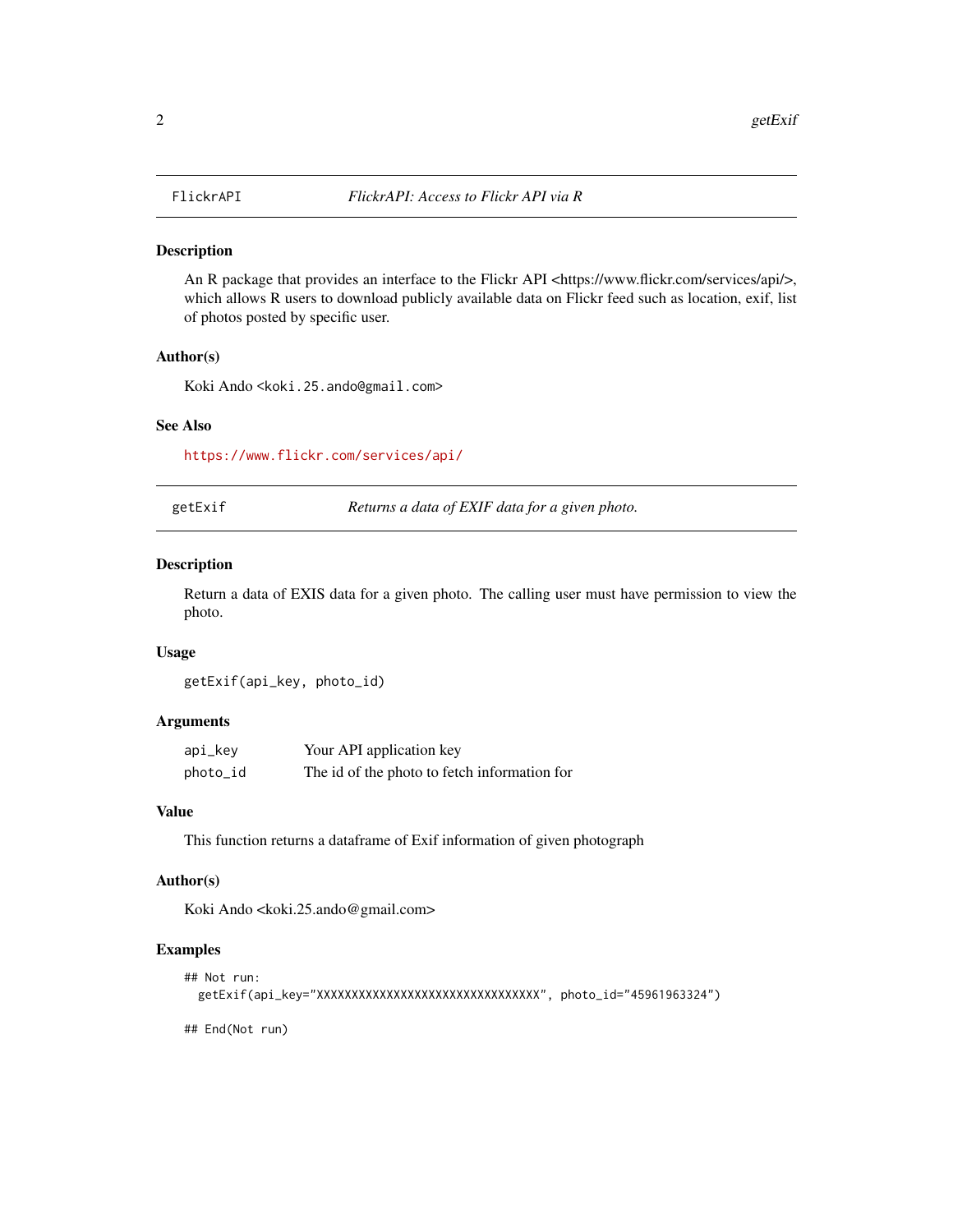<span id="page-2-0"></span>

#### Description

Returns a list of hot tags for the given period.

#### Usage

```
getHotTags(api_key, period = "day", count = 20)
```
#### Arguments

| api_kev | Your API application key                                                                  |
|---------|-------------------------------------------------------------------------------------------|
| period  | The period for which to fetch hot tags. Valid values are day and week. Defaults<br>to day |
| count   | The number of tags to return. Defaults to 20. Maximum allowed value is 200.               |

#### Value

This function a data frame of hot tags for the given period

#### Author(s)

Koki Ando

#### Examples

```
## Not run:
getHotTags(api_key = "********************************",
            period = "day", count=20)
```
## End(Not run)

getPhotoInfo *Download Flickr Photo Data*

#### Description

R access to photo information of photos posted on flickr via flickr API interface

#### Usage

```
getPhotoInfo(api_key, photo_id, output = c("Location", "Date", "URL",
  "Tags"))
```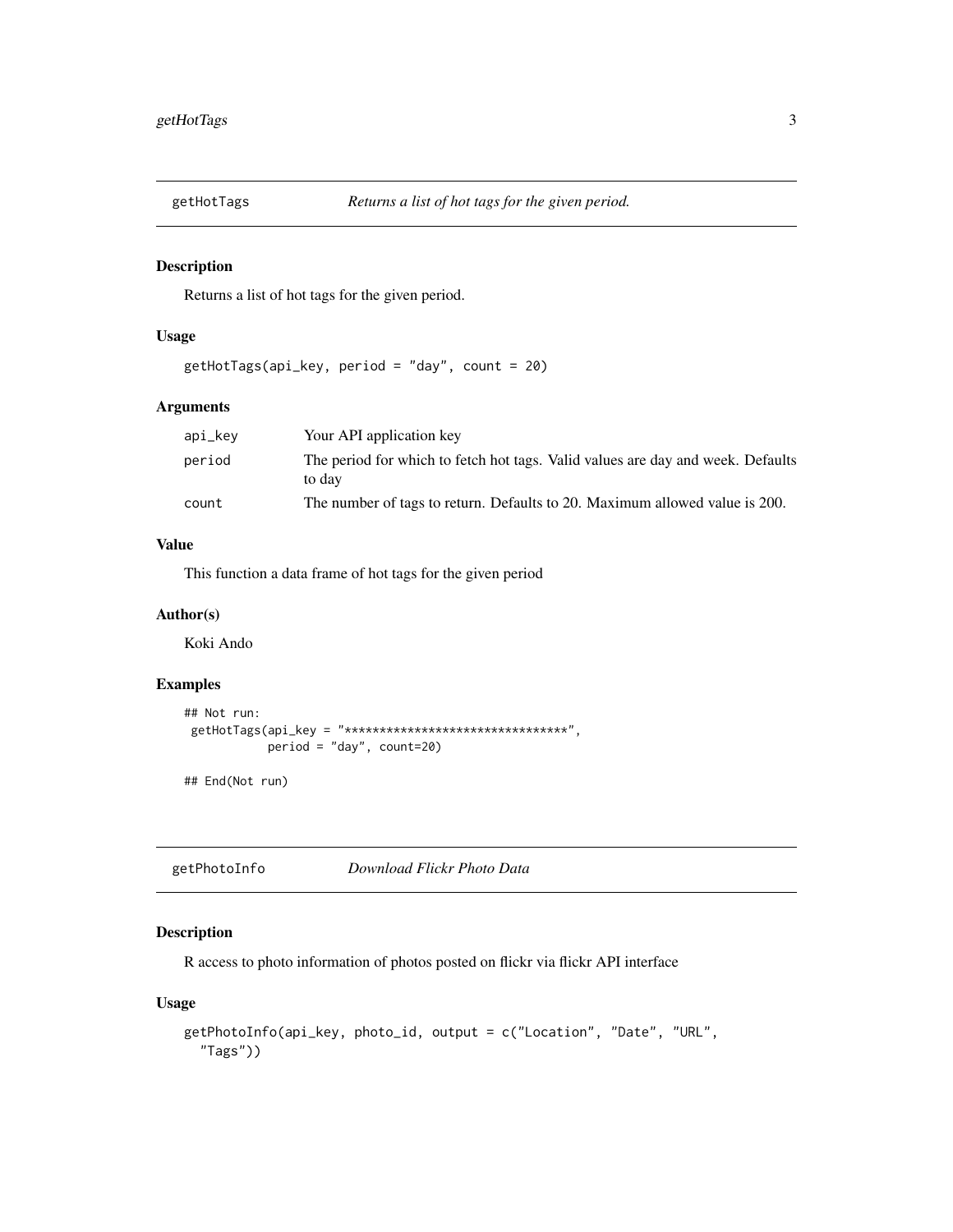#### <span id="page-3-0"></span>Arguments

| api_kev  | Your API application key                                                                                            |
|----------|---------------------------------------------------------------------------------------------------------------------|
| photo_id | The id of the photo to get information for                                                                          |
| output   | Output data type. It depends on what you are interested in. You have to choose<br>from Location, Date, URL or Tags. |

#### Value

This function returns data of specific photo's information.

#### Author(s)

Koki Ando <koki.25.ando@gmail.com>

#### Examples

```
## Not run:
  getPhotoInfo(api_key = "XXXXXXXXXXXXXXXXXXXXXXXXXXXXXXXX", photo_id="30484882493",
               output="location")
```
## End(Not run)

getPhotos *Photos from the given user's photostream*

#### Description

Returns photos from the given user's photostream. Only phots visible to the calling user will be returned.

#### Usage

```
getPhotos(api_key, user_id)
```
#### Arguments

| api_kev | Your API application key                                                                       |
|---------|------------------------------------------------------------------------------------------------|
| user id | The NSID of the user who's phoyos to return. A value of me return the calling<br>user's photos |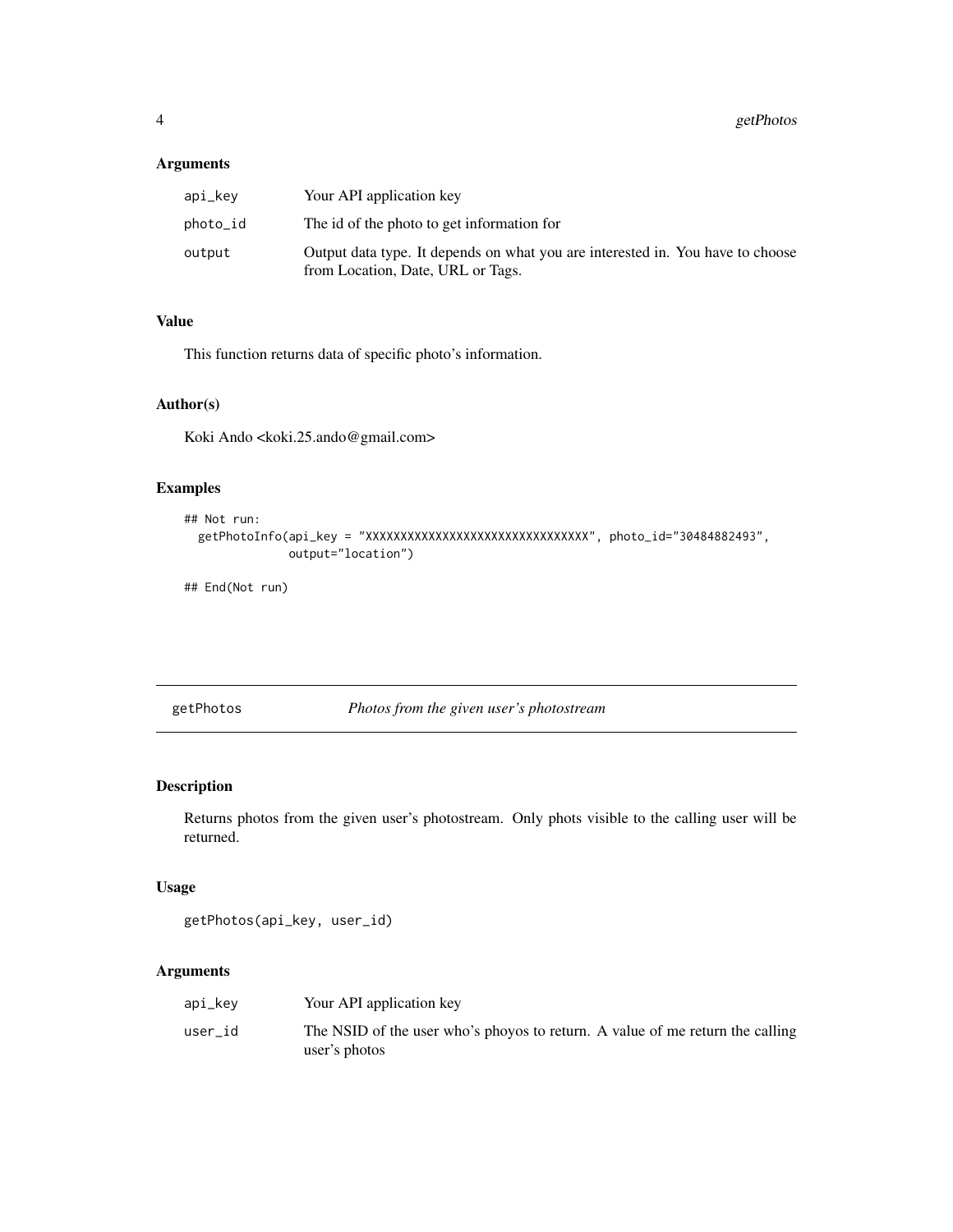#### getPhotos 5

#### Value

This function return data.frame including columns:

- id
- owner
- secret
- server
- farm
- title
- ispublic
- isfriend
- isfamily

#### Author(s)

Koki Ando <koki.25.ando@gmail.com>

#### Examples

```
## Not run:
 getPhotos(api_key="XXXXXXXXXXXXXXXXXXXXXXXXXXXXXXXX", user_id="141696738@N08")
```
## End(Not run)